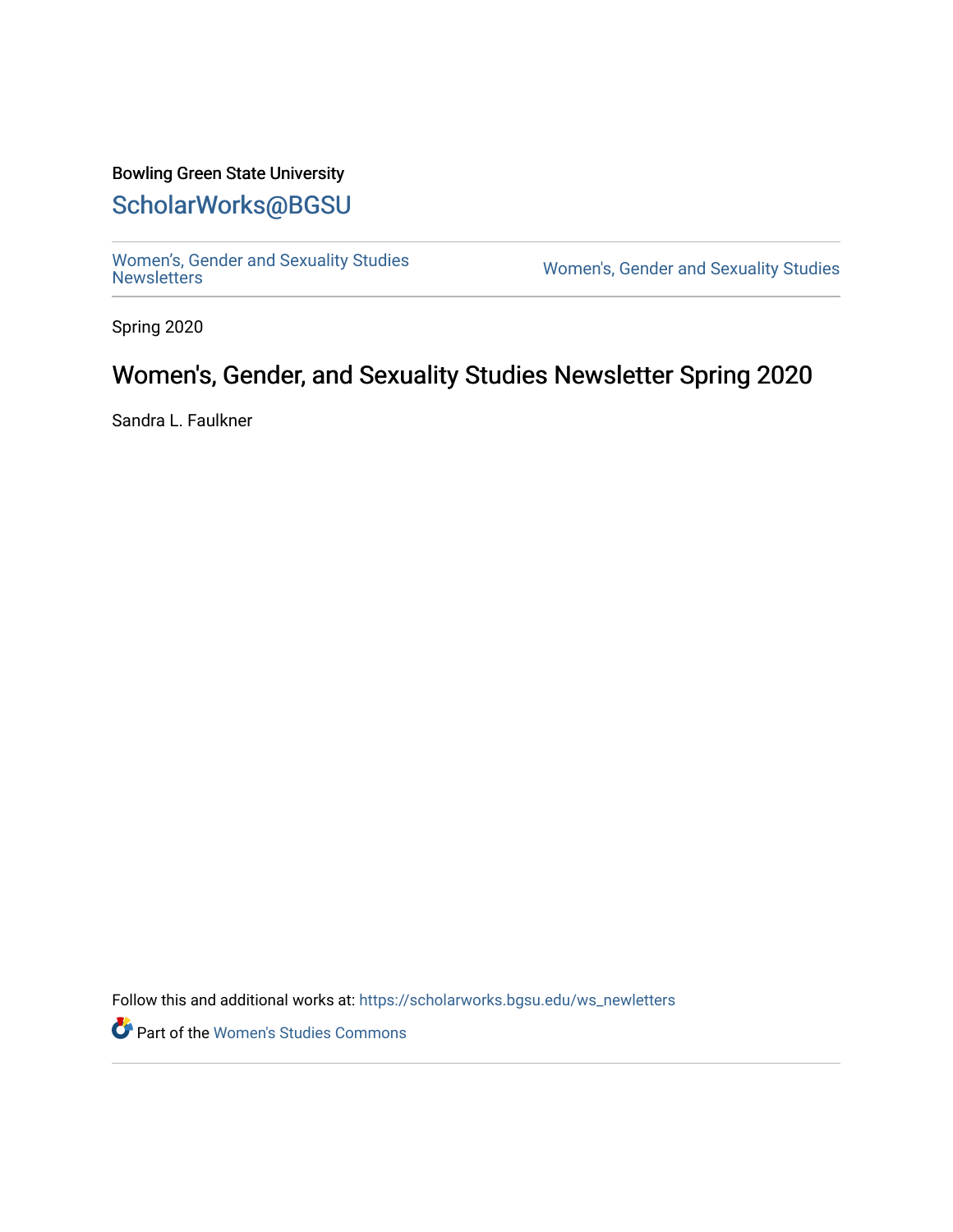# **Women's, Gender, and Sexuality Studies** *SPRING 2020*

**bgsu.edu/wgss**



COLLEGE OF **A** 

# Director's Letter

This is my last newsletter as Director of Women's, Gender and Sexuality Studies @BGSU. I am stepping down after 6.5 years to focus on my teaching and research. This does not mean, however, that I am disappearing; I intend to keep researching, teaching and working with students and colleagues on important issues of gender, race, class, and sexuality. Now, more than ever, we need the intersectional analysis of feminist students and scholars. This is why we devoted this newsletter to all of the accomplishments of our faculty and students this past academic year. I'm sure you will agree that WGSS@BGSU is stronger than ever.

Cheers,

ha Finlbrer

**Sandra L. Faulkner**



# STUDENT SPOTLIGHTS

### **Tabetha Violet**

Graduate Student

### **What do you like most about BGSU?**

The programs through the College of Musical Arts are fantastic, and provide an opportunity to see world class music for free or nearly free, which is exciting. ICS gives people a platform for engaging public scholarship, and those events are provocative and enjoyable as well.



### **What projects and classes are you excited to be working on now?**

I'm excited to begin work on my dissertation. I'm also developing a paper around a new trend in advertising for late stage cancer drugs. This is an emerging phenomenon in advertising and it's interesting to watch it develop.

### **What brought you to the Graduate Certificate program in Women's, Gender and Sexuality Studies?**

My BA and MA degrees are in English and Literature, and most of my classes were cross listed with Gender Studies classes, and gender has been a focus for me across my academic career. I think that studying the subtle structures that prop up the kyriarchy is valuable in order to understand how we can work to build a more equitable future.

### **Who's a woman you really look up to?**

Katherine Kerr. As a kid, I read a lot of super masculinist science fiction and Arthur C. Clarke seemed like the most brilliant person I could imagine being like. I didn't read "books for girls" and the thought of any fantasy novel made me cringe. I picked up a copy of Daggerspell at a book sale because it had an owl on the cover and I liked owls. It's feminist high fantasy about a young girl who becomes the most powerful sorcerer in the realm. It changed my opinion of books (and any other art or pop culture) featuring women as the main character, and really opened my mind to how women could be represented.

**Women's, Gender, & Sexuality Studies Program** School of Cultural and Critical Studies Bowling Green State University 228 Shatzel Hall, Bowling Green, OH 43403 Phone: 419-372-2796 | Fax: 419-372-0330 wgss@bgsu.edu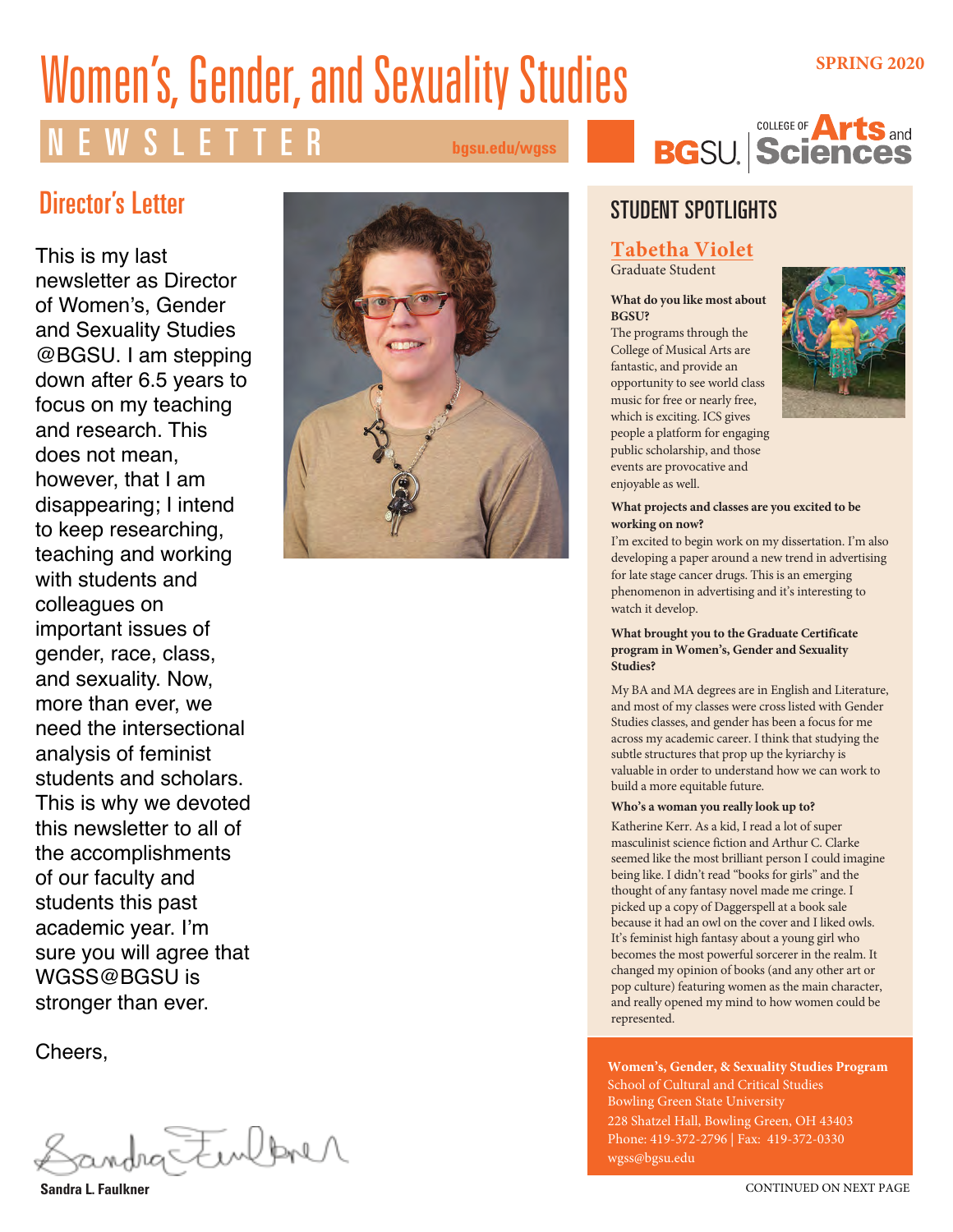### **STUDENT SPOTLIGHTS CONTINUED**

# **Bernadette Bowen**

### Graduate Student

### **What do you like most about BGSU?**

What I like most about BGSU is that it willingly funds me to pursue my dreams.

### **What projects and classes are you excited to be working on now?**

Just about everything. I'm currently writing three exciting papers: a) one I'm presenting in June at the Media Ecology Association conference on the bot written script trend, b) a piece I've submitted to MEA @ NCA [National Communication Association] reflecting on the digital love note product called The LoveBox, and c) an essay developing a term I'm coining called requirement politics referring to the phenomena in various institutions in response to sexual harassment/assault ("if my student tells me they've been raped, am I 'required' to report it?")

### **What brought you to the Graduate Certificate program in Women's, Gender and Sexuality Studies (WGSS)?**

Pursuing this certificate was a no brainer for me considering the work that I've always done, and plan on continuing to do. My undergrad is in sociology (gender, class, race), my masters I read a lot of personal and academic work of the vegan intersectional feminist variety, and now in my PhD I'm a part of the first ever push for gender and media ecology in the Media Ecology Association. My dissertation is also going to be over sexual ecologies in the algorithmic age.

### **Who's a woman (a celebrity or someone you know personally) you really look up to?**

I look up to my colleague and friend Carolin Aronis, along with every single woman in the Media Ecology Association. Thanks to Carolin and others organizing efforts I can now proudly say the first ever Gender and Media Ecology panel came to fruition at the 2019 National Communication Association. Our panel was comprised of Drs. Julia Hildebrand, Julia Richmond, Lanie Presswood, Carolin Aronis, and Angela Circucci, and I. I can't understand how inspiring that experience was for me. Although long overdue, this historically paramount collaboration was the first time in media ecological history a panel openly celebrated the scholarship created by woman media ecologists. For example, Carolin's contribution was an in-depth critical discourse analysis of many of the foundational texts of media ecology, including Marshall McLuhan's "Understanding Media: The extensions of man". In her piece, Carolin courageously asserted her argument that when McLuhan says, "extensions of man" he did not in fact mean human beings, he meant

"males" and "men". Being there and presenting was simply incredible.

### **A fun fact about yourself?**

I built my own gaming computer back in 2015 and play League of Legends everyday.



# **FACULTY SPOTLIGHTS**

During the spring semester, the program highlighted some of our affiliated faculty members on our social media pages.

### **Dr. Sarah Rainey-Smithback**

**Associate Professor in the School of Cultural and Critical Studies and the Women's, Gender, and Sexuality Studies Program. What are your research interests?**

I mostly focus on "marginalized sexual communities," which means I study the sexual and family lives of LGBT people, people who identify as kinky, and people with disabilities.



**Dr. Sarah Rainey-Smithback**

### **What projects are you excited to be working on now?**

I'm beginning a new project that explores how gender and sexual orientation operate in the Girl Scouts and Boy Scouts. As you may know, both organizations have undergone lots of changes in the last few years regarding who can and cannot be members and leaders, as well as what kind of programming they should offer their members. I received a grant from the Spencer Foundation to begin this research. I'll be interviewing scouts, leaders, and parents to see how they experience scouting as gendered/sexed beings. I'm particularly interested in how organizational policies and practices shape scouts' understandings of citizenship as gendered and sexed.

### **What are you most looking forward to this year?**

I get to teach my "dream course" this spring!! We're calling it "Marginalized Sexualities" and it is all about how and why certain communities get labeled as non-normative. We'll be looking at BDSM/kink, LGBTQ communities, disability and sex, and more!

### **What brought you to WGSS?**

When I started my undergraduate studies in the mid 1990s, I thought I'd be a gynecologist because wanted to focus on women's sexual and reproductive health. I did fine on the pre-med track, but I didn't really enjoy the math and science classes. Then, one fateful quarter I took a Women's Studies course to fulfill a general education course and it changed everything! I realized I could still work on women's issues and sexual health issues in all sorts of ways—I didn't have to struggle through medical school! So, I switched my major. I became very active in sexuality activism in Columbus during my undergraduate years, so I decided to stay at Ohio State and pursue my Master's in WGSS, again focusing on women's sexuality. This time I focused more specifically on feminist sex work. After my Master's degree, I worked for a researcher as a project coordinator. She was doing large studies about how and why people disclose their HIV-positive status to lovers and to family members. I liked that work, but I missed the taste of teaching I got during my Master's program. So after a few years, I went back for my PhD in WGSS! So, I've always done WGSS—it has literally been my entire adult life!

**Who is a woman you really look up to?**

Ruth Bader Ginsberg. I'm envious of her guts.

### **A fun fact about yourself?**

I have four jobs and 6 kids.



# **Dr. Khani Begum**

Professor, Modern and Contemporary British and Postcolonial Literatures and Film; Postcolonial, Feminist, and Cultural Theories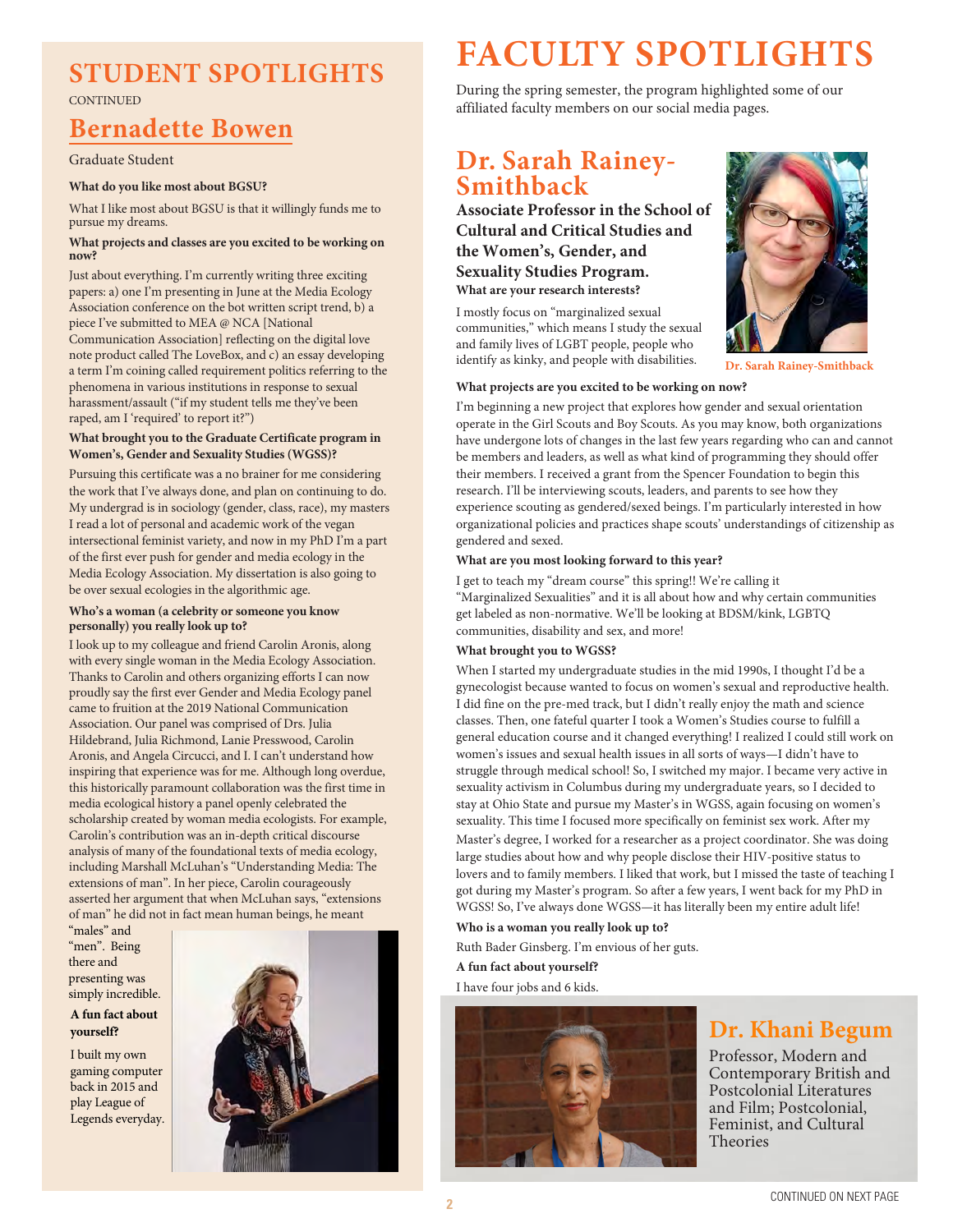# **FACULTY SPOTLIGHTS** CONTINUED

On September 18th, Dr. Begum was awarded the Faculty Excellence Award for Community-Based Teaching for her English 6750 course: Filming African Identities: Black Power, Blaxploitation, & Why Black Films Matter Today. In this course "she engaged students in the Black Issues and Africana Studies Student Research Conferences and a final project of a public screening and discussion at Way Public Library in Perrysburg of the Jordan Peele film Get Out. This event and the students' critical film analyses provided a space for dialogue in response to racial incidents occurring in the community in the Spring of 2019."

Dr. Begum was also presented the Faculty Senate Distinguished Service Award at the annual Faculty Excellence Awards on April 16. The award was given in "recognition of outstanding, continuous service and to highlight the importance of dedicated faculty to the development and enhancement of the University."

Congratulations, Dr. Khani Begum!

# **Dr. Radhika Gajjala**

Professor, American Culture Studies Program and the School of Media and Communication



### **What are your research interests?** Gender, Media, Technology and Globalization.

### **What brought you to WGSS?**

My research is on Feminism and the Internet. I teach courses around gender, race, ethnicity, class, caste, geography and technology. WGSS is the place to be for me.

### **Could you tell us a little about your recent books?**

In the last three years (2017 to 2020 January) I have had two books published - Online Philanthropy: Connecting, microfinancing, and gaming for change (2017) and Digital diasporas: labor, affect in gendered Indian digital publics (2019).

My two books "Online Philanthropy" and "Digital Diasporas" include collaborative research (with some collaborators working as co-authors of chapters and sections in these books). Coresearchers in these two books include past and continuing graduate students at BGSU but also include international non-profit workers, activists and scholars based mostly in India.

Overall, in these books, there is an emphasis on online and offline ethnographic work. I look at different ways in which gender plays out in different digitally domestic spaces and in digital publics. In the contemporary moment, being digital through social media often means being in hashtag publics as well.

Even when we set out privacy settings the data we "become" is not secure and private and this too has implications for what a "public" is and is not. I take a historical approach to both (in the context of Internet history that is) and center issues around the interplay of gendered labor and gendered political subjectivities in all the crafting and activist contexts I examine online and offline.

I have also worked as one of the co-editors on two collections – one is the The SAGE Handbook of Media and Migration led by co-editors Kevin Smets lKoen Leurs Myria Georgiou and Saskia Witteborn and the other is The Routledge Companion to Media and Class led by co-editors Erika Polson and Lynn Schofield Clark.

### **What are you most looking forward to this year?**

I'm looking forward to continuing my research work on some of the themes that emerge from my research in the recent books and elaborating.

I'm also looking forward to extending and further developing my teaching along the lines of social media and social justice. I just completed a a winter session (J-term) course on Social Justice movements and Social media (ACS 3000/WS 3000) that was fully online and taught in a fast pace three weeks framework. It was an intense but rewarding experience for me. I am going to be developing this course as a topics graduate class in ACS for the summer and hopefully will have the opportunity to teach it again in another J-term for undergraduates as well.

### **Who is a woman you really look up to?**

This varies from time to time.

Right now I look up to all the young women out there who are doing amazing things. Particularly I want to give a shout out to the young women doing amazing social justice work all over the world.

### **A fun fact about yourself?**

Don't know if this is fun for anyone but me and my fellow fiber crafter junkies - I spin yarn (actual yarn – not just stories) and own collections of hand spindles and spinning wheels.

# Dr. Kacee Ferrell Snyder

Director of the Center for Women and Gender Equity and Co-Director of the Center for Violence Prevention and Education



### **What projects or research or events are you working on now?**

I am working on programming for both Centers for this semester and next for students, faculty and staff – we're excited to work with so many partners on campus and in the community! I'm also presidentelect for the Bowling Green Community Foundation Board of Trustees, so I am really looking forward to that experience as well.

What are you looking forward to this year? I'm looking forward to establishing new collaborative partnerships for programs. I also love the Women of Distinction event and look forward to that each year.

### **What are you looking forward to this year?**

I'm looking forward to establishing new collaborative partnerships for programs. I also love the Women of Distinction event and look forward to that each year.

### **What brought you to join WGSS?**

As a graduate student both for my master's and Ph.D., I had some amazing faculty and staff members here who served as role models and mentors. I would not have been successful without the support I received, and I'm hoping to provide as much support and guidance as I can to give back to students on campus.

### **A fun fact about yourself?**

I have two hilarious kiddos. One who is 5 and one who is 9, and they keep us on our toes!

# **Lisa Hanasono**

Associate Professor, School of Media and Communication

### **What are your research interests?**

As a communication scholar, my primary research interests focus on diversity, equity, inclusion, and social justice. Specifically, I examine how people (1) communicate social biases, (2) shatter stigma, and (3) stop discrimination.

### **What projects are you excited to be working on now?**

I'm excited to make connections between my research interests and my passion for faculty development and diversity. Currently, I am a Co-PI on a nearly million-dollar NSF ADVANCE Adaptation grant with an amazing team of BGSU faculty, graduate students, and academic leaders. We are focusing on how allyship (including bystander intervention) and inclusive leadership can remove institutional and interpersonal barriers that hinder the careers of women and nonbinary faculty, faculty of color, and other minoritized faculty in STEM/social behavioral sciences. I'm also working on several communication research projects that investigate how and why people engage in anti-hate bystander intervention.

### **Could you tell us a little about your experiences mentoring and about the award you recently received?**

I was delighted and honored to have been selected as a recipient of the Organization for the Study of Communication, Language, and Gender's (OSCLG) 2019 Feminist Teacher/Mentor Award! This recognition is particularly meaningful to me, because it celebrates the ways that teaching, mentoring, and gender equity are interrelated and inform each other.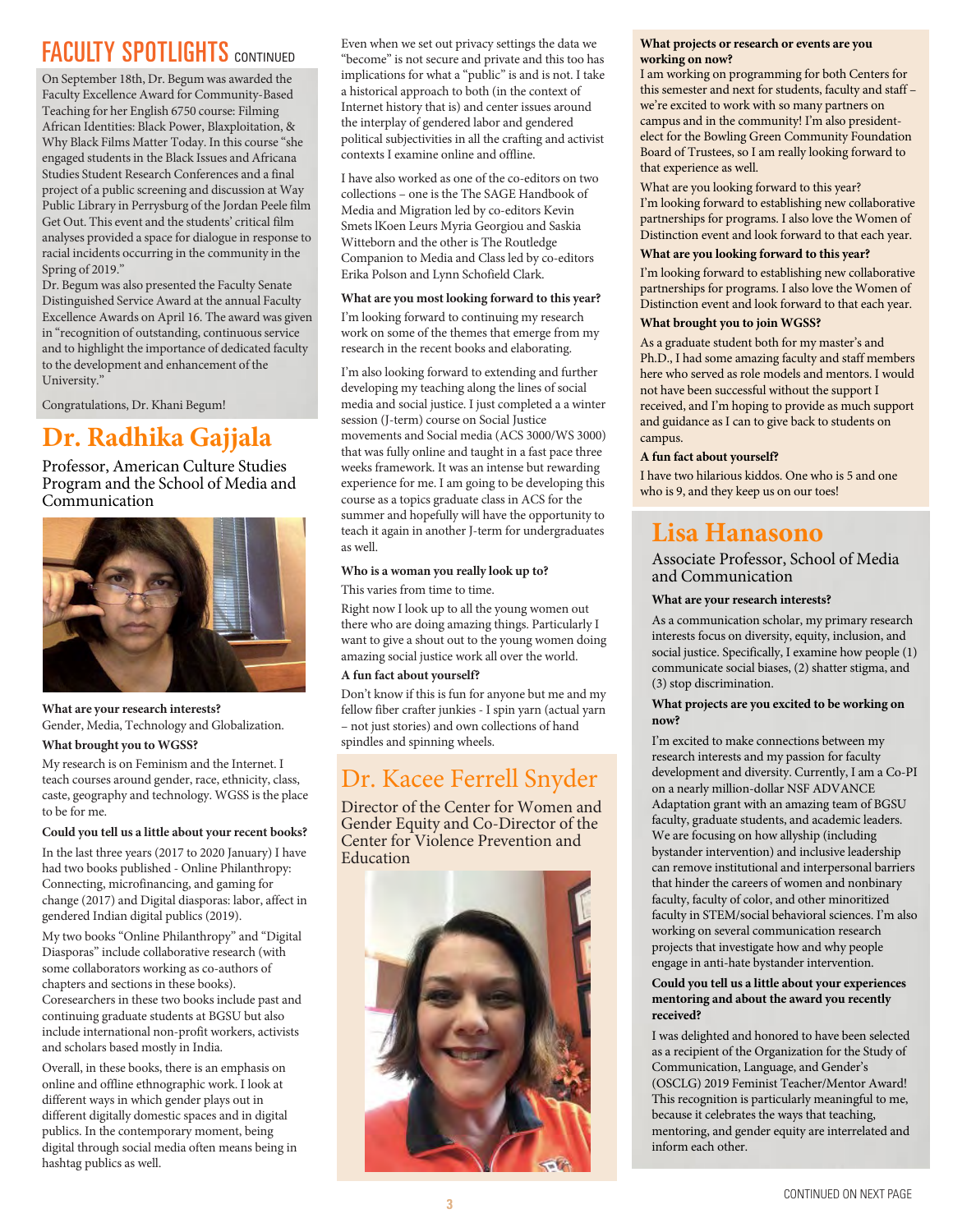# **FACULTY SPOTLIGHTS** CONTINUED

Being a teacher, mentor, and feminist are all incredibly important parts of my identity. I am grateful for all of the amazing students, mentors, teachers, role models, and leaders, and loved ones in my life who have shaped me into the teacher,



feminist, and mentor that I am today. It really takes a village.

#### **What brought you to WGSS?**

In addition to naturally gravitating to WGSS due to our shared research interests, core commitments, and values---I am grateful for WGSS Director Sandra Faulkner who connected me to the program. She is an incredible leader, writer, feminist, mentor, role model, and person, and she is doing great things as the program's director!

### **Who is a woman you really look up to?**

#### My mom!

### **A fun fact about yourself?**

When I was an undergraduate student at Miami University, I was a founding member of a women's a capella group. At the time, there were several men's a capella groups—but there were no women's groups. We decided to do something about it, and we called ourselves the Miami Misfitz. Many years later, the Misfitz are still performing and entertaining crowds—it's fun to return to Oxford, Ohio to listen to them sing.

# **Dr. Kim Coates**

Associate Professor of English and Director/Graduate Coordinator of American Culture Studies

### **What are your research interests?**

My areas of research interest are 20th century transatlantic literature and culture (Transatlantic Modernism); Feminism(s); gender studies/queer theory; trauma theory; psychoanalysis; dance studies.

### **What projects are you excited to be working on now?**

Most immediately, I am finishing a revised

version of my article "Lines of Flight: Dance as Revolutionary Praxis in Emily Holmes Coleman's Surrealist Novel The Shutter of Snow" for submission to Feminist Modernist Studies at the end of October. I am working on a book project focusing specifically on what I refer to as a feminist grammar of movement and the relationship between Surrealism, dance, and literary/textual art as it begins circa 1920 and continues on through the thirties. The book manuscript concentrates on answering the question of how the dancing female body, linked as it is to madness, revolt, maternity, and refusal in women Surrealist writers, artists, and performers, protests the ominous rise of the hyper rational logics associated with fascism and nationalism in favor of more fantastic, marvelous, and liberatory social and political landscapes. The manuscript is currently titled Audacious Limbs: Women's Writing, Dance, Surrealism, and the Politics of Resistance. Another project I am getting underway comes out of a panel I organized and Chaired at last year's Modernist Studies Association (MSA) Conference in Columbus, Ohio. Playing off of Hillary Chute's book titled Graphic Women: Life Narrative and Contemporary Comics, this edited anthology, Modernism's Graphic Women, will examine the work of Modernism's Graphic Women and will consider, but not be limited to, questions like the following: How are modernist women employing the graphic in their work and to what end? How might we define the relationship between life narrative and the graphic (considered broadly) in these women's texts? Do these women's graphic narratives, like those considered by Chute, also speak to "dominant tropes of unspeakability, invisibility, and inaudibility" associated with trauma and the theory thereof? Or on a less serious note, are they relying on a comic interface between text and image that could be said to critique scenes of domesticity and/or more conservative notions of gender, sexuality, and female subjectivity? How might graphic texts by these modernist women offer up an earlier form of what Chute refers to as "feminist graphic knowledge"? How do these texts define and articulate such knowledge? How do graphic texts by these women offer a new spin on the "personal is political?" What kind of visual intervention in their own historical, political, and cultural moments do these women's graphic narratives offer?

### **What are you most looking forward to this year?**

I am looking very forward to my first AY as Director/ Graduate Coordinator of American Culture Studies. I have worked as an Affiliate Faculty member with ACS and WGSS during my time here at BGSU and am excited to be in a position where I can work in a more focused manner with the School of Cultural and Critical Studies, more closely with our graduate students and also advocate on their behalf.

I'm also excited to teach my Spring 2020 graduate seminar Raging Women: Then and Now, which I last taught in Spring 2017 pre the #MeToo movement.

### **What brought you to WGSS?**

I have been involved with WS/WGSS from the beginning. I worked closely with the Women's Studies Program at the University of Utah, where I did my PhD and taught introductory Women's Studies courses there as well. When I arrived here, I immediately involved myself with the Women's Studies now Women's, Gender, and Sexuality Studies program.

### **Who is a woman you really look up to?**

Definitely two of the women I worked with as a graduate student at the University of Utah: Karen R. Lawrence, who was originally my Chair and went on to be Dean of Humanities at UC Irvine, then President of Sarah Lawrence College, and is now the President of the Huntington Library, Art Museum, and Botanical Gardens in San Marino, California.

I deeply admire and have remained close to Kathryn Bond Stockton, who served as my dissertation chair once Karen Lawrence left the University of Utah and who is author of numerous books such as The Queer Child, Beautiful Bottom, Beautiful Shame: Where "Black" Meets "Queer."

On the national level, two women who I admire and respect and who, sadly, have recently left us, are the writer Toni Morrison and the pioneering journalist Cokie Roberts.

### **A fun fact about yourself?**

Prior to getting an MA and the PhD in English, I was working in Theater and earning my equity points at Boarshead Theater, a professional equity house in Lansing, Michigan.



Dr. Kim Coates



A special thanks to Beka Patterson, Amy Davidson, and DeeDee Wentland for their hard work, professionalism, and dedication to our faculty and students!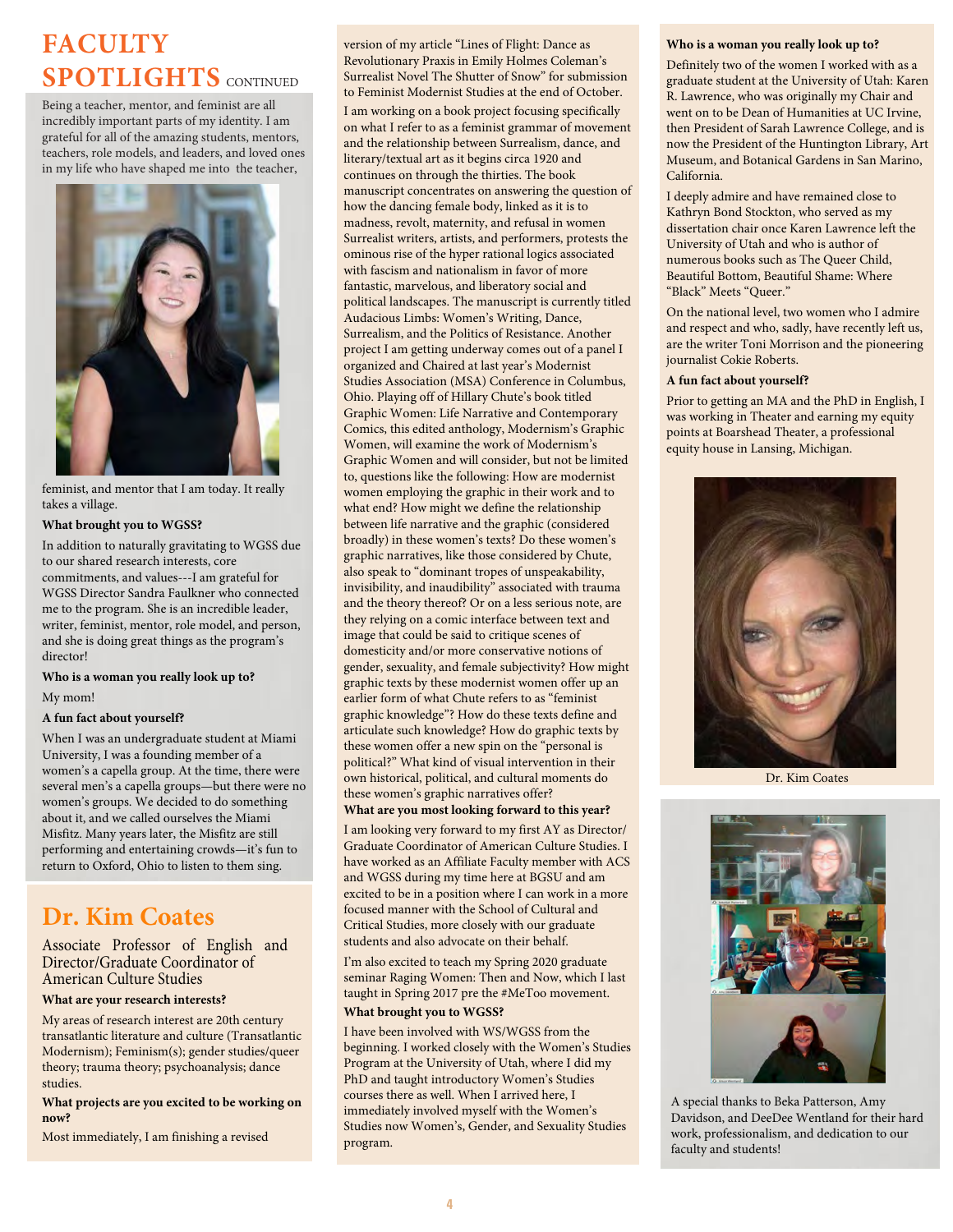# **Spring Semester Events**

- New and Newly Promoted Women and Non-Binary Faculty Reception
- A Night of Feminist Poetry with Camille-Yvette Welsch and Phil Memmer
- WGSS Art and Research Symposium
- The Confessions of a Sex Ed Teacher
- A black Women Speaks: Performance and Dialogue



# **New and Newly Promoted Women and Non-Binary Faculty Reception**

 **Hosted by the Women's, Gender, and Sexuality Studies Program and the Center for Women and Gender Equity co-hosted by Jacqueline Nathan on September 12th**



Qualified Rank Faculty Dr. Renee Brott, Psycholog Dr. Michelle Bussard, Public and Allied Health Dr. Muge Capar, Applied Statistics and Operations Research Jasmine Crighton, School of Media and Communication Dr. Shari Densel, School of Art Dr. Megan Green, Humanities Dr. Megan Green, Humanites<br>Dr. Sarah Guensche, Family and Consumer Sciences<br>Dr. Amy Kenyon, School of Teaching and Learning Dr. Caitlin Marley, World Languages and Culture Dr. Crystal Oechsle, Biology Dr. Rachel Rickard Rebellino, English Dr. Audrey Roberts, Educational Foundations, Leadership and Policy Dr. Loraine Ruetz, School of Art Dr. Amy Strata, School of Counseling and Special Education Dr. Jennifer Stuart, Applied Statistics and Operations Research



# Dr. Maureen Barry, School of Teaching and Learning<br>Dr. Andrea Cardinal, School of Art Dr. Carly Dinnes, Communication Sciences and Disorders Dr. Meagan Dolerty, Psychology<br>Dr. Elizabeth Gilfillan, School of Counseling and Special Education<br>Dr. Melissa G. Keith, Psychology

**Tenure Track** 

Dr. Vivian Miller, Human Services<br>Dr. Swathi Ravichandran, Resort and Attraction Management<br>Dr. Shuchismita Sarkar, Applied Statistics and Operations Research Dr. Jeanelle Sears, Human Services<br>Dr. Laura Sheets, School of Teaching and Learning<br>Dr. Wan Shen, Public and Allied Health Dr. Jenjira "J" Yahirun, Sociology













# **A Night of Feminist Poetry with Camille-Yvette Welsch and Phil Memmer.**

**Thanks to those that came out on October 7, 2019 to enjoy a night of poetry with these wonderful people!**

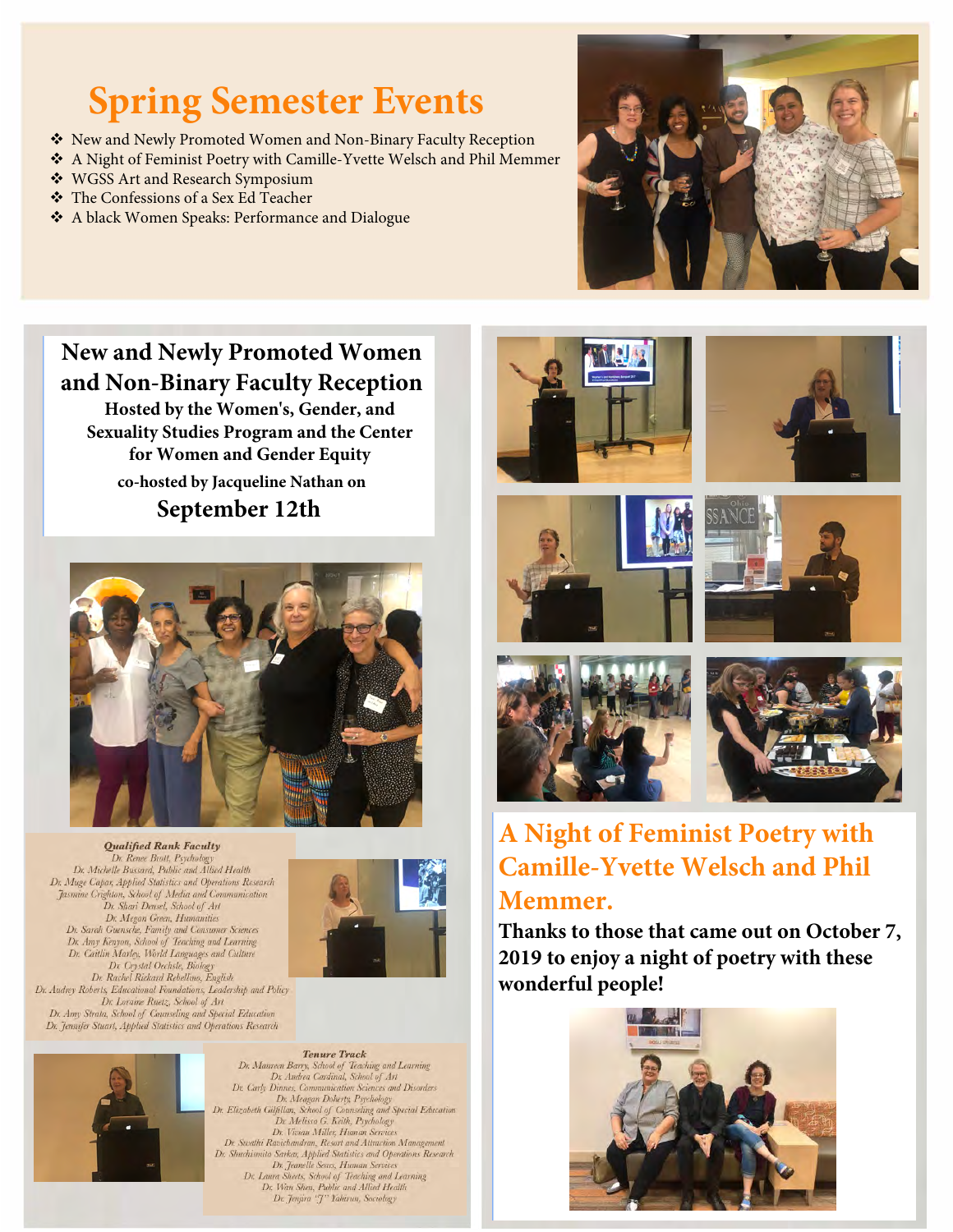# **WGSS Art and Research Symposium**

# **Gender and Politics: The Legacy of the**

### **Suffrage Movements**

*March 6, 2020*

### **Keynote presentation by Lori Liggett, Ph.D.**

Dr. Liffett is a 2019-2020 Fellow at the Institute for the Study of Culture and Society and a teaching professor in the School of Media and Communication.

In celebration of the centennial anniversary of the 19th Amendment, Dr. Liggett examines the era leading up to its ratification and the robust, often contentious debates that took place in the national popular press. The 72-year-long woman suffrage movement evolved alongside the transformation of America from an agricultural society to a powerful industrial nation strengthened by new technologies, transportation, mass media, and consumer products. As American women began demanding equality in domestic, economic, and legal issues, the right to vote in national elections became central to their demands. The struggle for women's suffrage became the longest, continuous reform movement in American history, full of victories and defeats, progress and setbacks, political in-fighting,



splintered factions, as well as somber race and class issues. Liggett's research explores the spectrum of discursive practices within the popular press that portrayed both the idealized turn-of-the-century icon, also known as the "New Woman," as well as the fear-inducing "maniac or martyr" suffragist. The modern American woman as we know her emerged from the enterprise of the hardfought right-to-vote movement.

### **WGSS Art and Essay Contest Winners**

The program held its annual student Art and Essay contest with the 2020 Women's History Month theme, Gender and Politics: The Legacy of the Suffrage Movements. Students submitted essays and art that reflected on the theme.

### **Graduate First Place Art | Femifesta**

### **Kim Kuiper**

### **What was the impetus for your work?**

I have always been interested in borders and boundaries: the transition from sky to sea to land, what is connected and what is not, the supposed separation of church and state, and identity negotiation. I wanted to create a dramatic contrast with marked borders, forcefully acknowledging the separateness of some of the areas. This marking of boundaries represents the physical boundary challenges women experience.



### **How does your work speak to feminist issues?**

My visual femifesta is structured off of Ahmed's (2017) explanations and descriptions of how to live a feminist life throughout everyday life and were vital in creating my femifesta: asking ethical questions about living in an unjust world, creating more equal relationships, supporting the less supported, and challenging one-dimensional histories.

**What would you like to highlight about your work?**



The process of creating my femifesta was interwoven with the challenges I faced in reconceptualizing my understanding of feminism and my part in it. There is an interesting aspect of reflexivity involved in the creation process and arts-based research; categories get organized, themes become apparent, and new questions arise. This femifesta also represents the beginning of my personal reflexivity; the challenging of my personal sense of what I am supposed to be compared to who I am and who I want to me; the intentional blurring of boundaries

### **Graduate Second Place Art | ONE MAN**

**Bernadette Bowen**

Chapbook SHRINK-A-SIZE ME

----------------------- We have so much to celebrate

in loss. How much of Ourselves can we

Let Go?

"Congratulations, you look like you've lost weight.

We are all so proud of you

for losing the extra.

The collective like you small.

We want you to internalize, epitomize [you are,

and should be] almost, nothing."

### **What was the impetus for your work?**

Most of the pieces in this chapbook were created two years ago when I had the pleasure of knowing a very special someone who influenced me to express a creative side. This chapbook ONE MAN was meant to be a prequel collection to the chapbook submitted last year (entitled: FROM BOYS TO MEN) where I attempted to account for the taboo, vulnerable, and his-torically silenced complexities of the cis-women experience postsexual harassment and assault. The order I arrange my pieces is deliberate, considering the structural markers which typical exemplify experiences of violence. But much like any traumatic experience, occasionally life goes on…even mundanely, and survivors or victims (however, we choose to identity) must learn how to continue on with it.

### **How does your work speak to feminist issues?**

My work speaks to feminist issues because it provides explicit accounts of my contemporary female/woman life. As stated last year, on a more micro-level, I consider an enactment of this voice as crucial because typically representations of sexual harassment, abuse, and assault are represented only at a statistical distance. Furthermore, survivors of verbal, emotional, physical, and sexual abuse (if they are represented at all) are still represented as broken or used objects, perpetuated a culture of multifold objectification and dehumanization that does not accurately depict all survivors. This is only further complicated within what I would argue is a worldwide culture, which has yet to set a stage for our justice (socio-politically or legally).

On a macro-level, post-#MeToo, an explosion of silence-breaking has occurred for some, but much is still left unbroken, and we all have our reasons. Whether that be because of the rampant wrist-slapping that

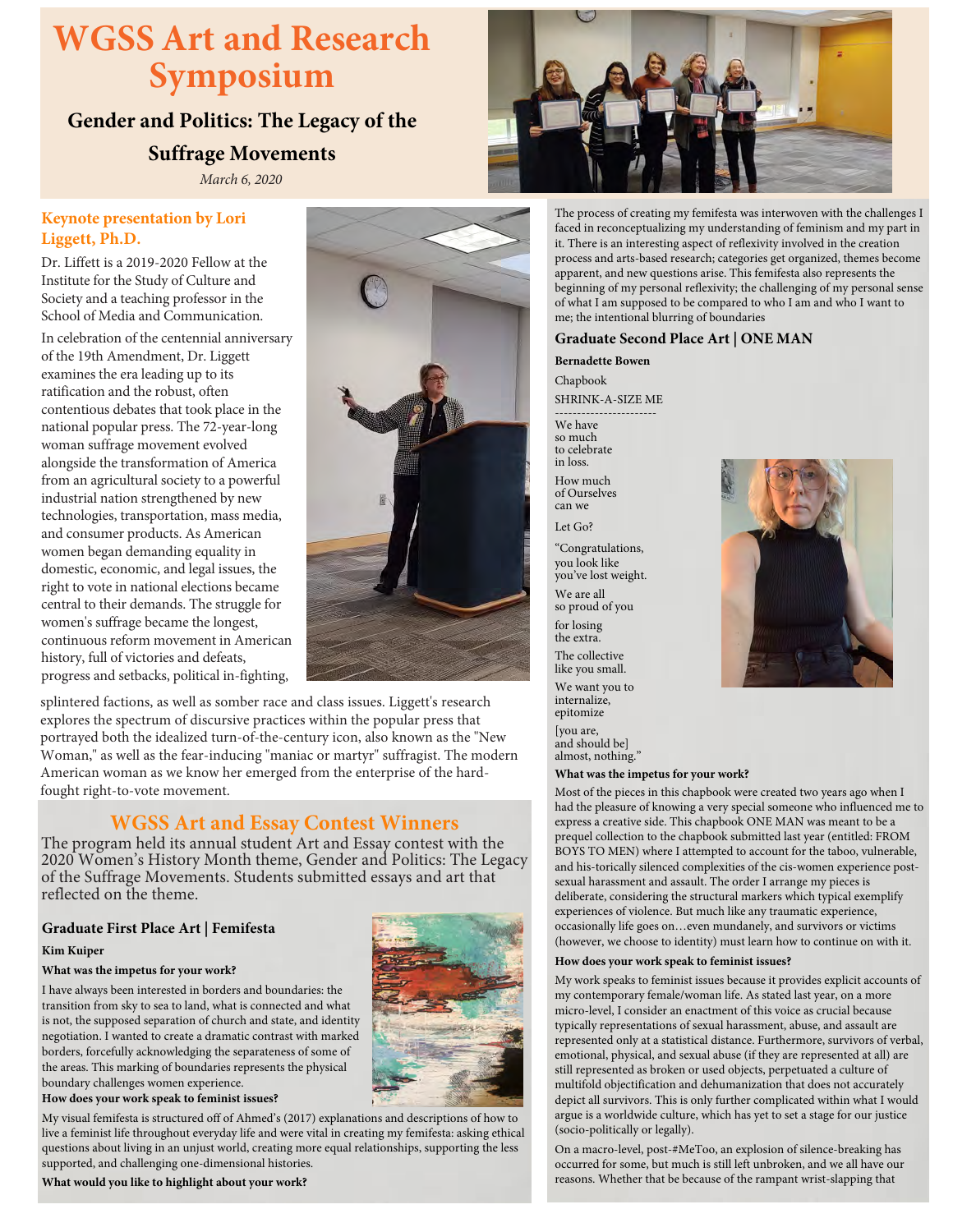continues to occur within the neoliberal American criminal injustice system, or the world-wide socio-political devaluation of feminine voice and pleasure by and large is irrelevant. Justice isn't and hasn't ever been served in this country. The fact is there has yet to be an actionable capitulation of the current structure, which continues to rationalize away the epidemic that is sexual violence; showing this country's true colors everyday: red (marginalized blood-shed), white (supremacy), and blue (coldblooded profit-creation).

#### **What would you like to highlight about your work?**

A channeling of Tarana Burke: #MeToo declares sexual violence sufferers aren't alone and shouldn't be ashamed, despite the seemingly insurmountable amount of socially normalized and institutionalized gaslighting, victim shaming, and victim blaming.

### **Graduate Third Place Art |** *Jaulus y Fractales (Cages and Fractals)* **Melody E. Freeland**





#### **What was the impetus for your work?**

The impetus for my work emerges from my recent work related to the representation of women in Hispanic film and literature. My passion for critical and literary studies coupled with my positionality as a female subject and creative inside of a patriarchal society has led to the creation of this work. I sometimes feel constrained by the academic lines that encompass my masters work, so finding an outlet to both engage in and release the deeper sentiments which arise from being involved in literary and cultural studies is a way in which I continue to negotiate my own fractured identity.

I recently published an academic essay relating to my literary and cinematic research in the field, "La mujer silenciada dentro de la máquina patriarcal" (The silenced woman within the patriarchal machine) but had a desire to mold the academic into the poetic. For me, this is unavoidable. As I struggle to define what it means to be human, I reach to the boundless metaphorical and more abstract constructions of the human subject, of which in essence, is subjected to a perpetual becoming. From this becoming-process then, my work has surfaced, declaring for itself as the materialization of humanness and as echoed in the prose, a revolution—a rupture in the Deleuzian y Guattarian abstract machine through the deconstruction of ourselves. This inevitably leads to cages and fractals, as the title of my work reflects.

### **How does your work speak to feminist issues?**

My work reflects both the personal and universal struggle and suffrage of women fighting to leave the "cage", or as I would venture to call it, the abstract patriarchal machine.

My first piece, "Rizoma 1" speaks specifically to sexual violence which is a product of this machine. Although reflecting my own personal experiences of aggression as a female subject, it focuses on the concept of 'use', a Body which is violated, subjected to dominance and power, and then thrown away.

My second piece, "Rizoma 2" speaks to the abstract construction of patriarchal society itself which uses a comparison (taken from Deleuze and Guattari) to a physical machine. It describes the movement of a female subject within the inside of this machine. The cyclical nature of the patriarchal system is depicted as the end of the piece reaches back to the beginning of the piece, highlighting the way in which our 'rebellion' against the grander narrative is what creates this disposable outcome of the subject, who is replaced and subjected to continue the cycle again and again, incessantly.

My last piece, "Rizoma 3" speaks to the cage metaphor, but leaves the reader questioning the fate of the bird. It is trapped within the metaphorical patriarchal cage and in the end, we see that we can no longer hear the bird. Did it give up trying to speak? Did it escape? Did the narrator itself leave? Does it matter? Should the rights of the subject even be up for debate? No. Yet the glass ceiling continues constructing itself.

#### **What would you like to highlight about your work?**

As a female, bilingual creator in an increasingly fragmented society, I believe the highlight of this work is the intersectionality which displays itself even in the very fabric of the language used in the prose. The duality of the entire installment I think is the most poetic, if you may venture to define it as such. As I struggle to navigate and negotiate my own identity, the observer or reader is called to do the same as they contemplate their own fragmented reflection within the cage.

### **Graduate First Place Essay | Tie**

**Turning points from victim to survivor: An examination of sexual violence narratives**

### **Madison Pollino**

**What was the impetus for your work?** The Rape, Abuse & Incest National Network (RAINN, 2019) reports that someone experiences sexual violence every 73 seconds in the United States. This statistic demonstrates the pervasiveness of sexual violence in contemporary culture; however, it does not represent the tangible experiences of individuals following the assault. Based on extant research, labeling oneself as a survivor creates a sense of empowerment.



However, there is little research dedicated to understanding how an individual makes the transition from self-perceived victimhood to survivorship. For this reason, the purpose of this study was to better understand the turning points from victim to survivor that individuals experience following sexual violence.

#### **How does your work speak to feminist issues?**

The dominant narratives within our culture that question the legitimacy of sexual violence are produced and reproduced as ways to prevent individuals from articulating their experiences. This silencing of stories also reinforces the assumption that all individuals affected by sexual violence share the same experience. Using feminist standpoint theory, this study deconstructs that misconception by shedding light on the diverse experiences of those affected by sexual violence.

#### **What would you like to highlight about your work?**

This research seeks to address the systemic issue of sexual violence on both the individual and collective levels. On the individual level, this study can provide those who have experienced sexual violence with a way to navigate the healing process. On the collective level, this study shows how survivors utilize their experiences to help those who still identify as "victims," as well as other advocacy efforts. Therefore, understanding the turning points from victim to survivor is necessary for both individual healing and social transformation at a time of great struggle within contemporary culture.

### **The Seasons of the Witch: How the Symbol of the Witch Has Been Re-Appropriated and Re-Signified in Feminist Activism from the Suffrage Era to Today**

### **Stevie Scheurich**

#### **What was the impetus for your work?**

In undergrad, I was an anthropology major, and we were always talking about and

reading about religion in ways that were really interested in understanding how religious belief functions in people's inner and social worlds. I transitioned into gender studies in my Master's program, and there was very little focus on religion, except maybe to talk about how it is used to discriminate against queer folks. There's sort of been this assumption, that queer historians and other queer scholars are starting to question, that queer people aren't religious. I looked around at all my



queer friends reading tarot cards and carrying crystals in their bras, and I thought queer folks are religious (or spiritual, if you prefer) but maybe in a way that isn't broadly recognized as religious since it's a little unconventional. That is not to say that all queer folks are drawn to witchy spirituality. There are queer folks who are traditionally religious and there are queer folks who are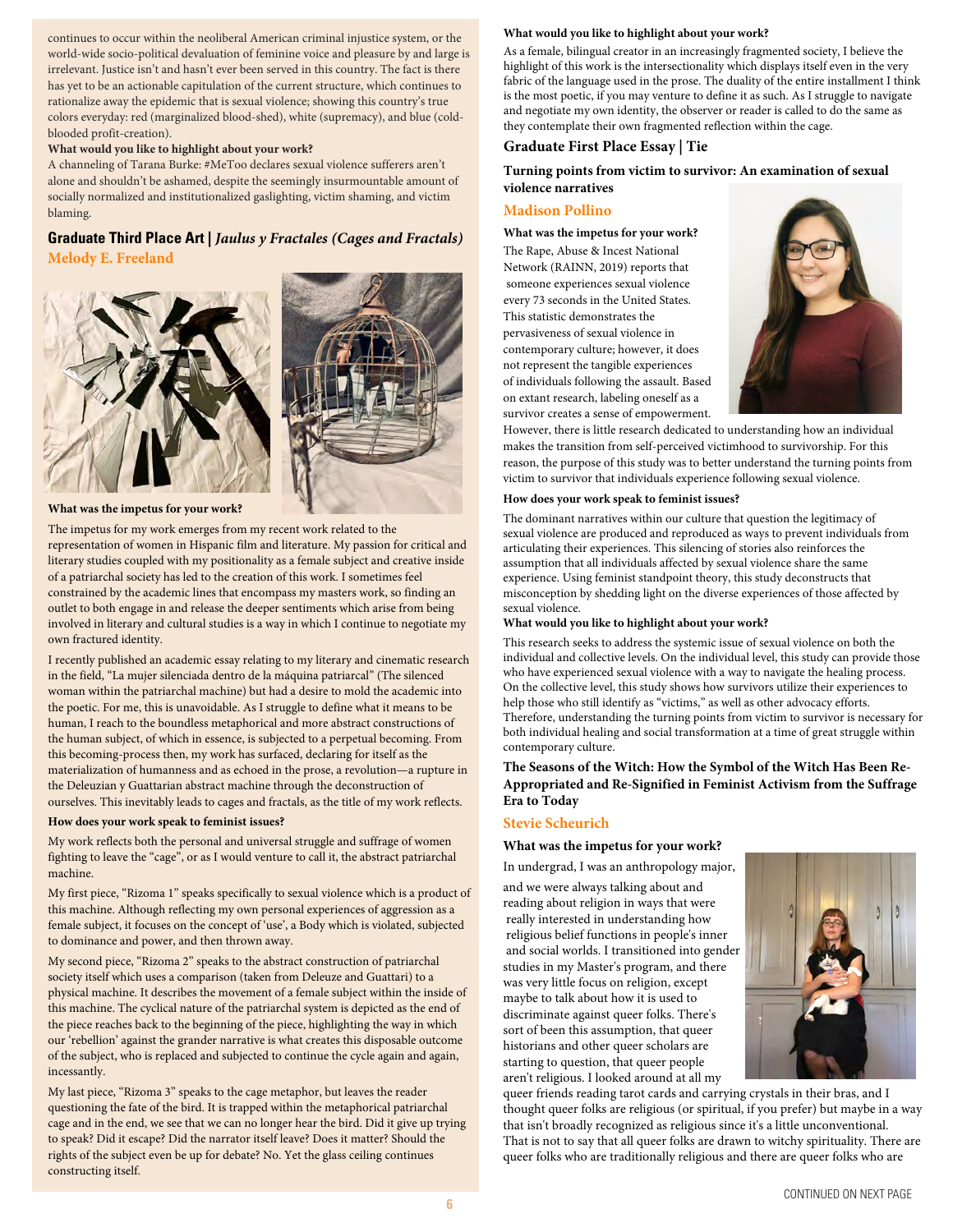# WGSS ART AND ESSAY CONTEST WINNERS CONTINUED

into more esoteric traditions. I am really drawn to those who resonate with the figure of the witch, probably because I was raised on Sabrina the Teenage Witch, Charmed, and The Craft. The figure of the witch is really resurgent now with all of these reboots of these old shows and the resurrection of the activist group W.I.T.C.H. after the election of Donald Trump. This fall, The New York Times declared we had reached "peak witch," so you know it's really a thing.

It's an exciting time to be studying the witch and witches with the more religious turn that is developing in queer theory and all the witches emerging in pop culture and in "real life".Before I started digging into the history of the witch in feminist discourse, I thought my topic had nothing to do with the history of suffrage.

As I started reading more about the "second-wave" feminist witches there was a lot of reference to this suffragist, Matilda Joslyn Gage. Gage was a prominent suffragist and a contemporary of Susan B. Anthony and Elizabeth Cady Stanton, but she was a little too out there for Susan B. Anthony with her vocal criticism of Christian gender norms and her assertion that long before Christianity, women lived in egalitarian Goddess-worshipping societies. She helped popularize the notion that the early-modern witch hunts of Europe were done to consolidate patriarchal power by eradicating any women who still practiced the ways of the ancient matriarchy. Though her work contained inaccuracies (including a gross over-inflation of the number of women actually killed during the witch hunts), it has remained a powerful narrative for feminists seeking some model of empowerment under patriarchy. Gage was this really radical figure who supported abolition and indigenous sovereignty, and she was literally written out of history at the urging of Susan B. Antony. She is being written back in by feminist scholars, and I think that is really exciting.

### **How does your work speak to feminist issues?**

In my work right now, I am exploring how the witch has been a symbol of liberation and empowerment for mostly White women. And I am interested in how the way the witch has been imagined has led to the exclusion of trans women in some sects of spiritual feminism. I am also exploring how some narratives of the witch treat all oppression, including racist, colonial oppression, as a subset of patriarchal oppression and refuse to acknowledge how Black, Indigenous, and queer People of Color might relate differently to the witch. Audre Lorde famously called in Mary Daly in an open letter for the way in which she only portrayed BIWOC as victims of patriarchy and failed to explore the feminist empowerment and goddess worship in those societies. Speaking of Mary Daly, she also espoused some seriously transphobic ideas which still circulate in Trans-Exclusionary Feminist rhetoric. So, I am really interested in taking an intersectional lens to the witch to see if one symbol or figure can make space for differences in race, class, gender, sex, and sexuality without erasing or collapsing important historical and contemporary differences.

So, I am really looking to feminist activism and storytelling and how it can sometimes enact violent exclusions in the name of women's progress, and I really interested in folks who are pushing back against those exclusions and questioning them in their magical practice.

### **What would you like to highlight about your work?**

This work is part of the early stages of my dissertation research, and I am really excited about how it keeps developing. And I am working to find my voice as a critical gender studies scholar and what I have to contribute to the rich discussions that have been happening in feminist theology, feminist religious studies, pagan studies, and anthropologies and sociologies of religion.

### **Graduate Second Place Essay**

#### **"Virtuous Women": An Exploration of the Feminist Ideologies in the Social Purity and Free Love Movements of late Nineteenth-Century America**

### **Lena Ziegler**

**Graduate Third Place Essay | Tie**

*Re-claimed and Destabilized: Bryna Turner's Bull in a China Shop as Queer History*

### **Cody Page**

What was the impetus for your work?

This work was born out of my graduate seminar class that centered Women and Performance in the Americas. In conceptualizing my final paper for that class, I looked for plays and playwrights that combined ideas of feminism and



queerness. During this exploration, I found Bryna Turner's Bull in a China Shop which ultimately became the play that I would focus on for the class, as well as include within my dissertation research.

**How does your work speak to feminist issues?** This work speaks to feminist issues because I consider the viewpoints that Turner excavates within her play. Bull in a China Shop revolves around the real-life work of Jeanette Marks and Mary Woolley who were educators and activists at the turn of the 1900's, who were also in a committed relationship with each other. Turner's play not only excavates a history that was lost to time, but Turner also writes contemporary feminist issues into her work of the past. Through anachronistic techniques, Turner uses the past to comment on the contemporary.

### **What would you like to highlight about your work?**

Through my work, I would like to highlight Turner and her work. I believe that Bull in a China Shop is an important feminist and queer work that seeks to illuminate forgotten histories lost to time.

By discussing Turner, it is my hope that people might pick up the script and read it or find a production and see it staged live if possible.

**"Justice is Possible, but It is Not Inevitable": Black Women, Black Masculinity, and the Struggle for Racial Equality in American History** 

### Harry Olafson



**What was the impetus for your work?**

The contributions of black women throughout American history are not nearly as recognized as they should be. I wanted to historicize the contributions black women made toward

shaping black masculinity in the United States to help identify their efforts and contributions more closely.

### **How does your work speak to feminist issues?**

Equality is at the core of feminism, and this piece helps demonstrate how black women worked with black men to strive toward a more equitable society during the Jim Crow Era, Civil Rights Era, and today. While this piece focuses on masculinity, the social constructs in which it operates deserves a feminist critique and lens, which I provide in this essay.

### **What would you like to highlight about your work?**

"Black Women managed to have a voice in a society that oppressed both Blackness and femininity by striving to make advancements, not just in their own lives, but also the lives of Black men. Determined Black women who supported African American men were essential in gaining rights for Black men in the United States. This paper argues that Black women have been central motivators of the drive for Black men to embrace and frame their own definition of masculinity to work to gain de facto equality with white men throughout three distinct periods in American history: the Jim Crow Era, the Civil Rights Movement, and the Black Lives Matter movement. I trace the contributions of Ida B. Wells, Fannie Lou Hamer, Alicia Garza, Patrice Cullors, and Opal Tometti alongside those of the men who spearheaded reforms in each of the three distinct periods, and how their words and actions match those of the women working with them."

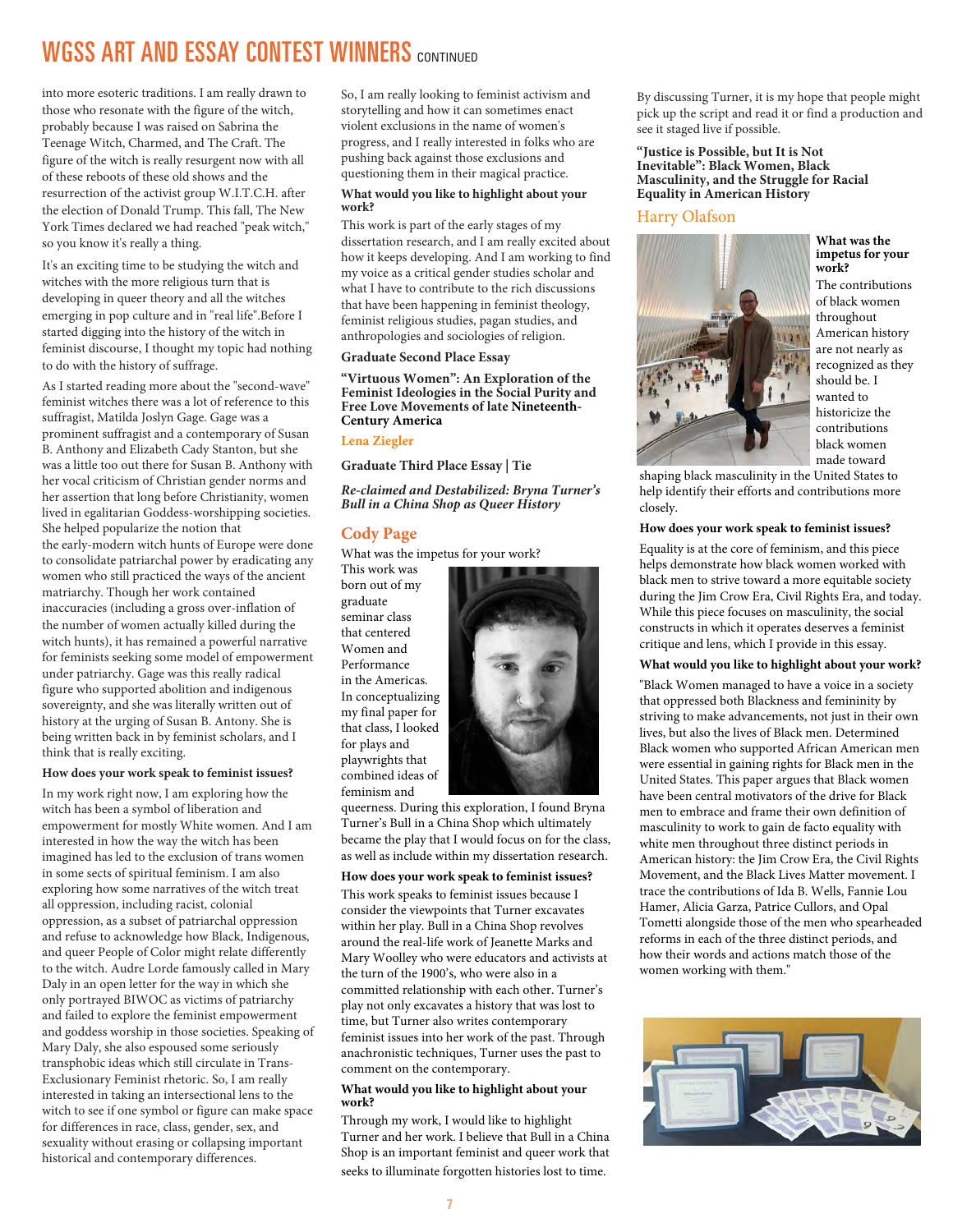### **Undergraduate First Place Art The Foundations of Ignorance**





### **What was the impetus for your work?**

My piece was inspired by the words I've used within it. The quote on top, written in a scrawling, glittery and ultimately distracting font was pulled directly from the POTUS. I found this quote disgusting above all else, and also indicative of the way ignorance and power can so often distract from the reality that lies beneath.

### **How does your work speak to feminist issues?**

Sexual assault is too often ignored and diminished by ill-informed, static mindsets that paint violence as locker room humor. Women's stories are silenced by "jokes" and comments that perpetuate the mindset that rape "isn't a big deal," and that it "should be expected." This mindset is regressive and closed-minded. Each time we allow one of these comments to be said, countless heartbreaking stories are covered. This is my visual representation of something we see far too often: male "humor" dominating female tragedy.

### **What would you like to highlight about your work?**

I would like to highlight the fact that the words beneath the top sheet are headlines, all of which were published within 3 days of each other. Approximately one third occurred within 8 hours. Imagine how many stories would be covered if I had broadened my range to 5 days- or a week, a month, a year. So many voices are being silenced as we continue to allow ignorance to take center-stage.

### **Undergraduate First Place Essay**

### **Shouting Out Equality**

### Paige Lyons

### **What was the impetus for your work?**

The Impetus for my work was the energy around me. I felt that something should've been discussed and this was a way of doing so.

### **How does your work speak to feminist issues?**

I believe my work speaks to the feminist issue because we have lost a sense of a true definition for the movement itself. The video I referenced in the essay ("Can Feminist and Non-Feminist Agree On Gender Equality?) had great points that I feel everyone should hear.

### **What was the impetus for your work?**

The Impetus for my work was the energy around me. I felt that something should've been discussed and this was a way of doing so.

### **What would you**

**like to highlight about your work?**

If there is anything I'd like to highlight about my work it would be the point made from the video about feminism being about both genders rather than just females themselves.

# **The Confessions of a Sex Ed Teacher**

**A web series performance** Written and performed by Ashley Hendricks



### **Tell us about your project.**

My project is a YouTube show called The Confessions of a Sex Ed Teacher which follows a ninth-grade teacher who is defending her teaching practices in sexual health education. The intent is to talk to a wide audience about how we need to provide better support and guidance for our high school teachers who teach a sensitive, but significant topic to our students through teacher immediacy and inclusive practice pedagogy. The teacher – who is referred to as Ms. Gwendolyn Taylor – talks about how the school is concerned with her teaching style and tells the audience about what she teaches in her classroom. Some topics include putting on a condom, talking about abortion, saying certain words that involve genitalia, and other inclusive pedagogical practices that she encourages in her high school classroom.

Some topics include putting on a condom, talking about abortion, saying certain words that involve genitalia, and other inclusive pedagogical practices that she encourages in her high school classroom.

Although this was intended to be a one-woman show that would be presented in Olscamp Center, the performance quickly changed to a YouTube presentation once

 COVID 19 became a concern. My intent was to perform in-person to provide connection between the performer (who is the teacher) and the audience similar to what may be found with close interactions and intimate connections that is found in a classroom or a board meeting. Instead, it quickly changed to what relates to as "confessions" similar to what you may find in a journal or a web blog. I thought that COVID 19 was going to ruin my chances for graduating and ruin the message I had in my mind for my performance.

However, the quick turnaround to switch it to a YouTube presentation was a great alternative – if not, a better result – for my one-woman show.

#### **What were your goals with this project?**

I had several goals included in this project. My first goal was to provide an outlook of the abstinence-only approach versus comprehensive sexual health education. There are many studies that say comprehensive sexual education is important to teach in a classroom, but many of our school systems - Ohio especially – are still focusing on stressing and promoting abstinence-only lessons. Even the guidelines for the Ohio health education states to stress abstinence and focus on this approach. There are many studies and programs that show how important Comprehensive sexual health is to teach to adolescence, but many schools systems lack the support and guidance needed to provide the information for their classroom. Second, I wanted to show that our teachers are some of the most effective people in an adolescent's life because they have close connections and interactions with one another on a regular basis. The fact that teachers build a rapport and relationships with students and are also educators sets a proper foundation for adolescents to learn about these topics in an educational environment. So, providing teacher immediacy – or using closeness and personal interaction through non-verbal and verbal communication techniques that build relational bonds between teacher and student – becomes vital in the classroom setting. I wanted to provide an opportunity that showcase teacher-student dynamics through games, debates, role playing, classroom discussion and other active learning techniques that can make this topic educational, promote communication, and be fun for adolescents to engage and participate in while learning about sexual health. Finally, the most important thing I wanted to do was to create a performance to showcase this course as a topic that needs to be discussed and not shy away or push aside from conversation. It seems as though sexual health is something that many parents, teachers and students do not know how to address because it is considered a taboo topic with adolescents. So, I wanted to create a performance that encourages social change and give more insight about how we need to look at this class differently from a teacher's perspective.